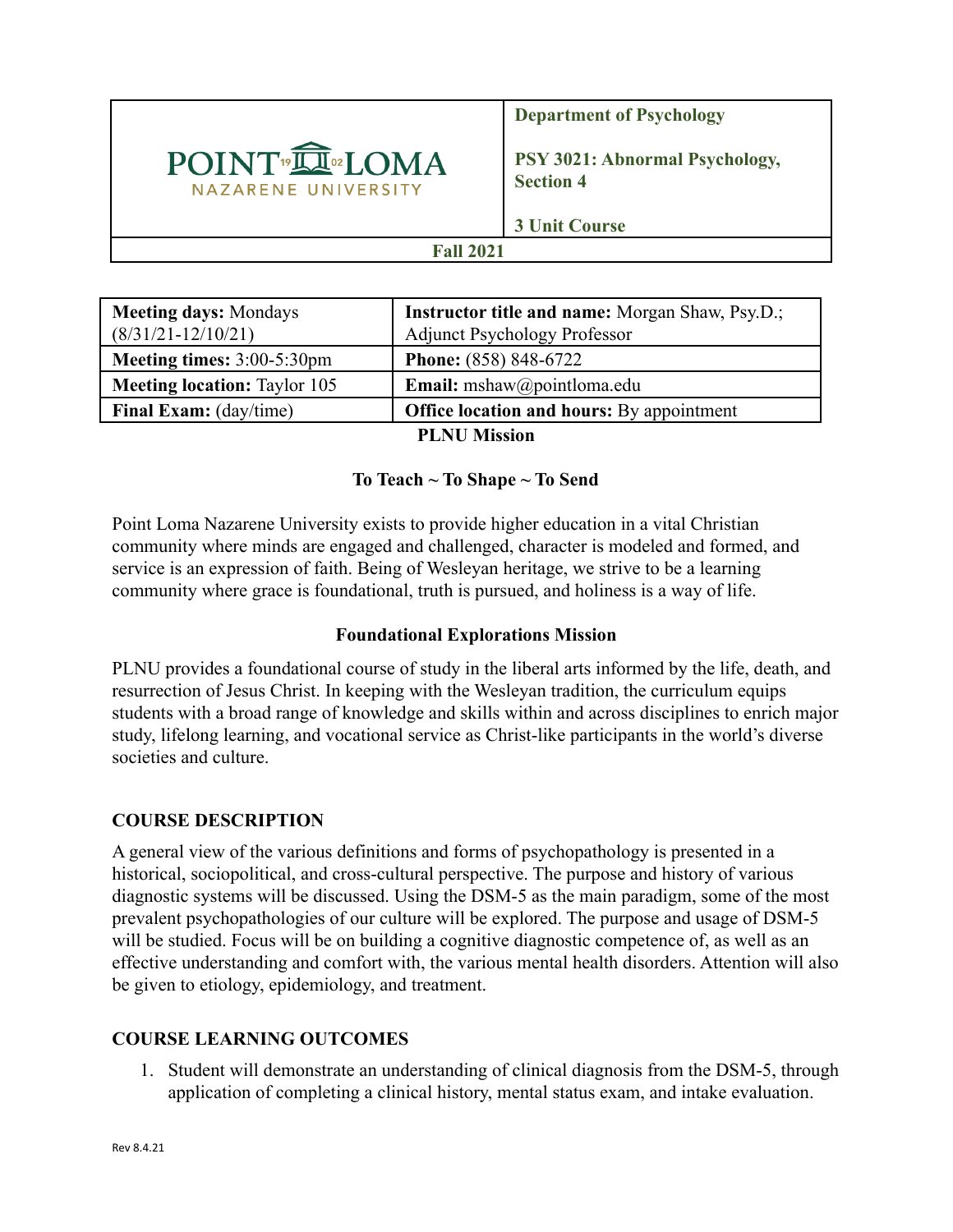- 2. Student will demonstrate competency in describing in detail the diagnostic criteria, onset, course of illness, as well as treatment interventions for a chosen psychopathology diagnosis.
- 3. Student will demonstrate competency in case presentation of the diagnostic criteria, onset, and course of illness for a category of DSM-5 disorders through class presentation.
- 4. Student will demonstrate the capacity to work collaboratively with peers and interact appropriately with the professionals in the mental health field.

### **REQUIRED TEXTS AND RECOMMENDED STUDY RESOURCES**

*Required:* Comer, R.J., & Comer, J.S., (2019). Fundamentals of abnormal psychology – 9th edition. New York: Worth Publishers.

*Recommended for reference:* American Psychiatric Association. (2013). Diagnostic and statistical manual of mental disorders, (DSM-5). Fifth edition. This book is available on-line and through the library.

#### **ASSESSMENT AND GRADING**

Grades will be based on the following:

| A 93-100  | $B+87-89$     | $C+77-79$      | $ID+67-69$    | F Less than 59 |
|-----------|---------------|----------------|---------------|----------------|
| I A-90-92 | B 83-86       | $\Gamma$ 73-76 | $ D 63-66 $   |                |
|           | $B - 80 - 82$ | $C - 70 - 72$  | $D - 60 - 62$ |                |

#### **Standard Grade Scale Based on Percentages**

#### **Assignments:**

#### **● Participation – 10% of final grade**

Students are expected to attend and participate in class. Students should arrive on time and are expected to attend class in its entirety. In addition, students should arrive prepared to contribute to the discussion based on both their completion of the reading assignments and their varied life experiences. It is possible to miss TWO classes and still receive an A in the participation category. 'A' level participation requires that you come to class consistently, arrive on time and stay until the end, and verbally participate based on having read and reflected on the week's readings. Participation is also graded via online discussion boards.

#### **● Case Studies – 20% of final grade**

Students will be provided excerpts from real-life, de-identified psychological evaluation reports to review the client's history and testing results to identify and discuss diagnostic impressions and potential treatment considerations. There will be a total of four reports provided, each with a different focus and considerations. Students will be required to provide a brief synopsis of their diagnostic considerations, using specific data points from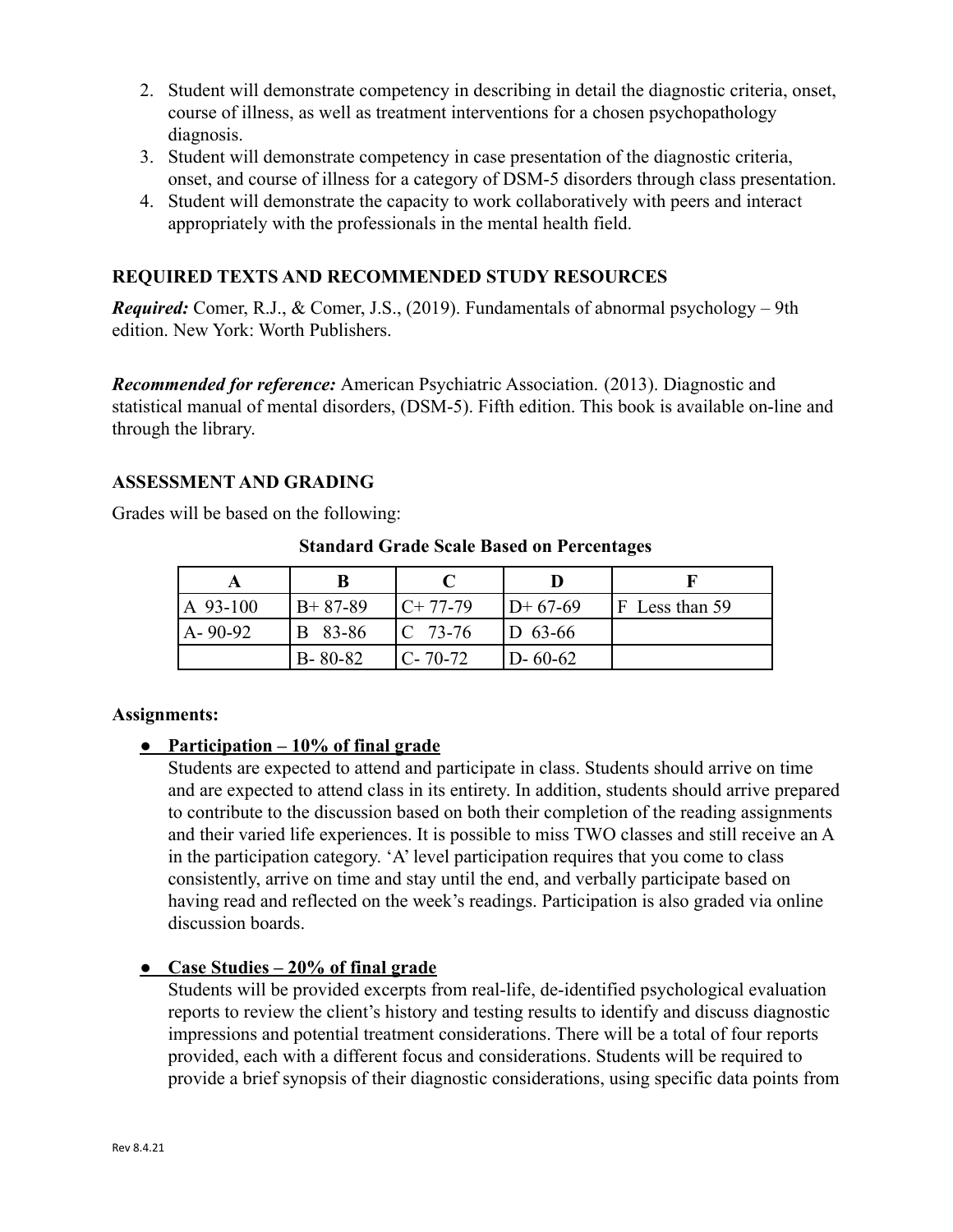the client's history and testing results. Students will also be asked to briefly discuss possible treatment considerations given what they know from the course material.

#### **● Quizzes – 10% of final grade**

There will be a total of two quizzes throughout the semester.

#### **● Midterm Exam – 20% of final grade**

Students will be given an exam that focuses on key terminology and concepts from both the readings and the lectures. Scheduled for 10/11.

#### **● Research Paper – 15% of final grade**

Students will choose a particular clinical disorder that they would like to learn about in more depth. (e.g., eating disorders, depression, anxiety, personality disorder, trauma, schizophrenia, etc.). Include:

- 1. Overview of the disorder (criteria, clinical presentation, etiology, prevalence rates, etc.)
- 2. Overview of a clinical model of intervention that is used to treat it
- 3. Inclusion of a brief discussion of a controversial or difficult dialogue regarding either the etiology or development of the disorder, presentation of the disorder, or treatment of the disorder (examples include: spiritual underpinnings of pathology, controversies around the development and treatment of dissociative identity disorder; psychotropic medications in the treatment of young children; development and treatment of personality disorders; methadone treatment for opioid dependence)

Three (3) additional references in APA format in addition to the required books are required for this paper, and references must be no more than 10 years old. Papers must Times New Roman, 12pt font, double space, 1" margins. Between 5-7 pages in length.

#### **● Final Exam – 20% of final grade**

Students will be given a cumulative final exam focusing primarily on diagnoses.

# **STATE AUTHORIZATION**

State authorization is a formal determination by a state that Point Loma Nazarene University is approved to conduct activities regulated by that state. In certain states outside California, Point Loma Nazarene University is not authorized to enroll online (distance education) students. If a student moves to another state after admission to the program and/or enrollment in an online course, continuation within the program and/or course will depend on whether Point Loma Nazarene University is authorized to offer distance education courses in that state. It is the student's responsibility to notify the institution of any change in his or her physical location. Refer to the map on **[State Authorization](https://www.pointloma.edu/offices/office-institutional-effectiveness-research/disclosures)** to view which states allow online (distance education) outside of California.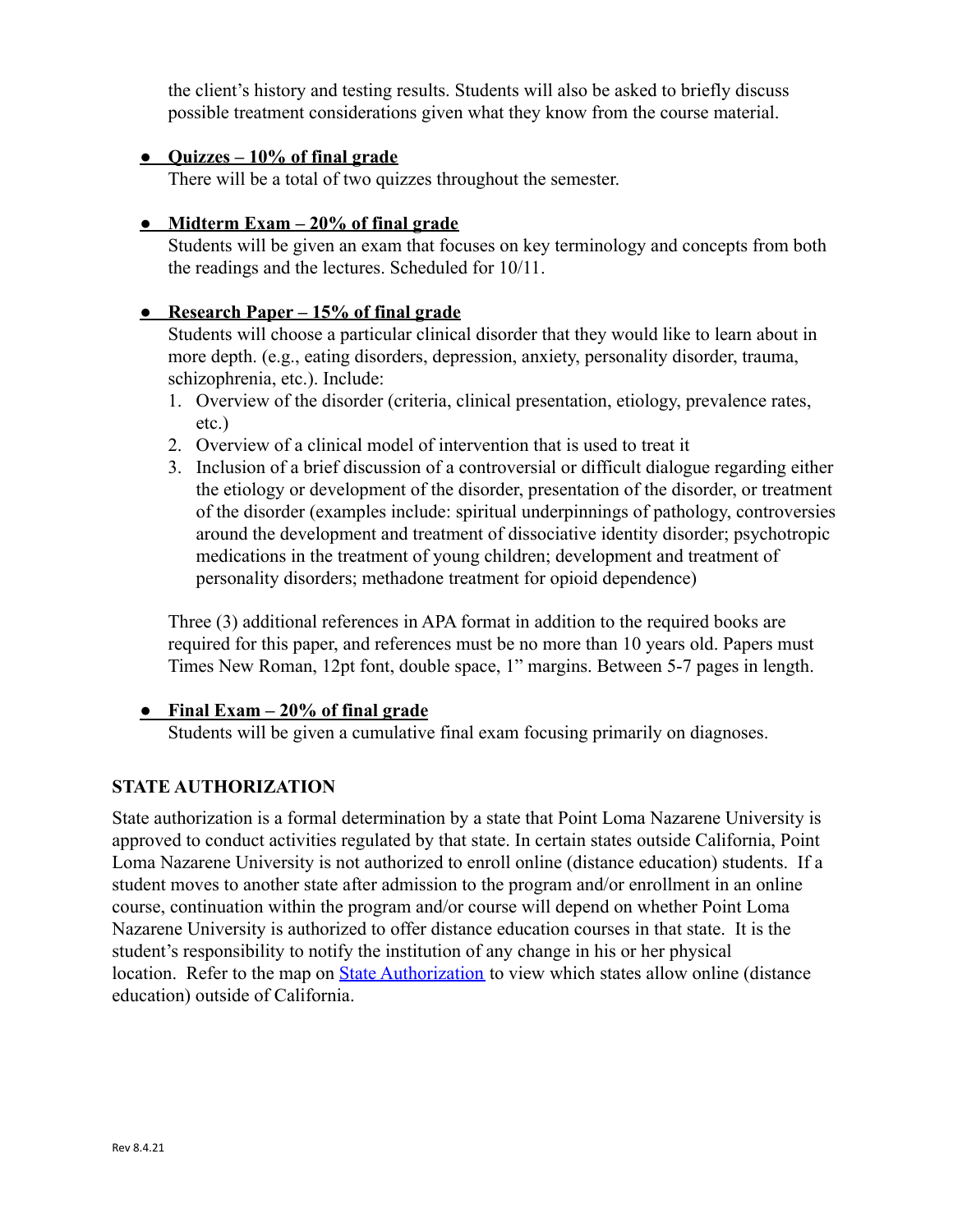### **INCOMPLETES AND LATE ASSIGNMENTS**

All assignments are to be submitted/turned in by the beginning of the class session when they are due—including assignments posted in Canvas. Incompletes will only be assigned in extremely unusual circumstances.

### **PLNU COPYRIGHT POLICY**

Point Loma Nazarene University, as a non-profit educational institution, is entitled by law to use materials protected by the US Copyright Act for classroom education. Any use of those materials outside the class may violate the law.

### **PLNU ACADEMIC HONESTY POLICY**

Students should demonstrate academic honesty by doing original work and by giving appropriate credit to the ideas of others. Academic dishonesty is the act of presenting information, ideas, and/or concepts as one's own when in reality they are the results of another person's creativity and effort. A faculty member who believes a situation involving academic dishonesty has been detected may assign a failing grade for that assignment or examination, or, depending on the seriousness of the offense, for the course. Faculty should follow and students may appeal using the procedure in the university Catalog. See [Academic](https://catalog.pointloma.edu/content.php?catoid=52&navoid=2919#Academic_Honesty) Policies for definitions of kinds of academic dishonesty and for further policy information.

### **PLNU ACADEMIC ACCOMMODATIONS POLICY**

PLNU is committed to providing equal opportunity for participation in all its programs, services, and activities. Students with disabilities may request course-related accommodations by contacting the Educational Access Center (EAC), located in the Bond Academic Center ([EAC@pointloma.edu](mailto:EAC@pointloma.edu) or 619-849-2486). Once a student's eligibility for an accommodation has been determined, the EAC will issue an academic accommodation plan ("AP") to all faculty who teach courses in which the student is enrolled each semester.

PLNU highly recommends that students speak with their professors during the first two weeks of each semester/term about the implementation of their AP in that particular course and/or if they do not wish to utilize some or all of the elements of their AP in that course.

Students who need accommodations for a disability should contact the EAC as early as possible (i.e., ideally before the beginning of the semester) to assure appropriate accommodations can be provided. It is the student's responsibility to make the first contact with the EAC.

# **PLNU ATTENDANCE AND PARTICIPATION POLICY**

Regular and punctual attendance at all class sessions is considered essential to optimum academic achievement. If the student is absent for more than 10 percent of class sessions, the faculty member will issue a written warning of de-enrollment. If the absences exceed 20 percent, the student may be de-enrolled without notice until the university drop date or, after that date, receive the appropriate grade for their work and participation.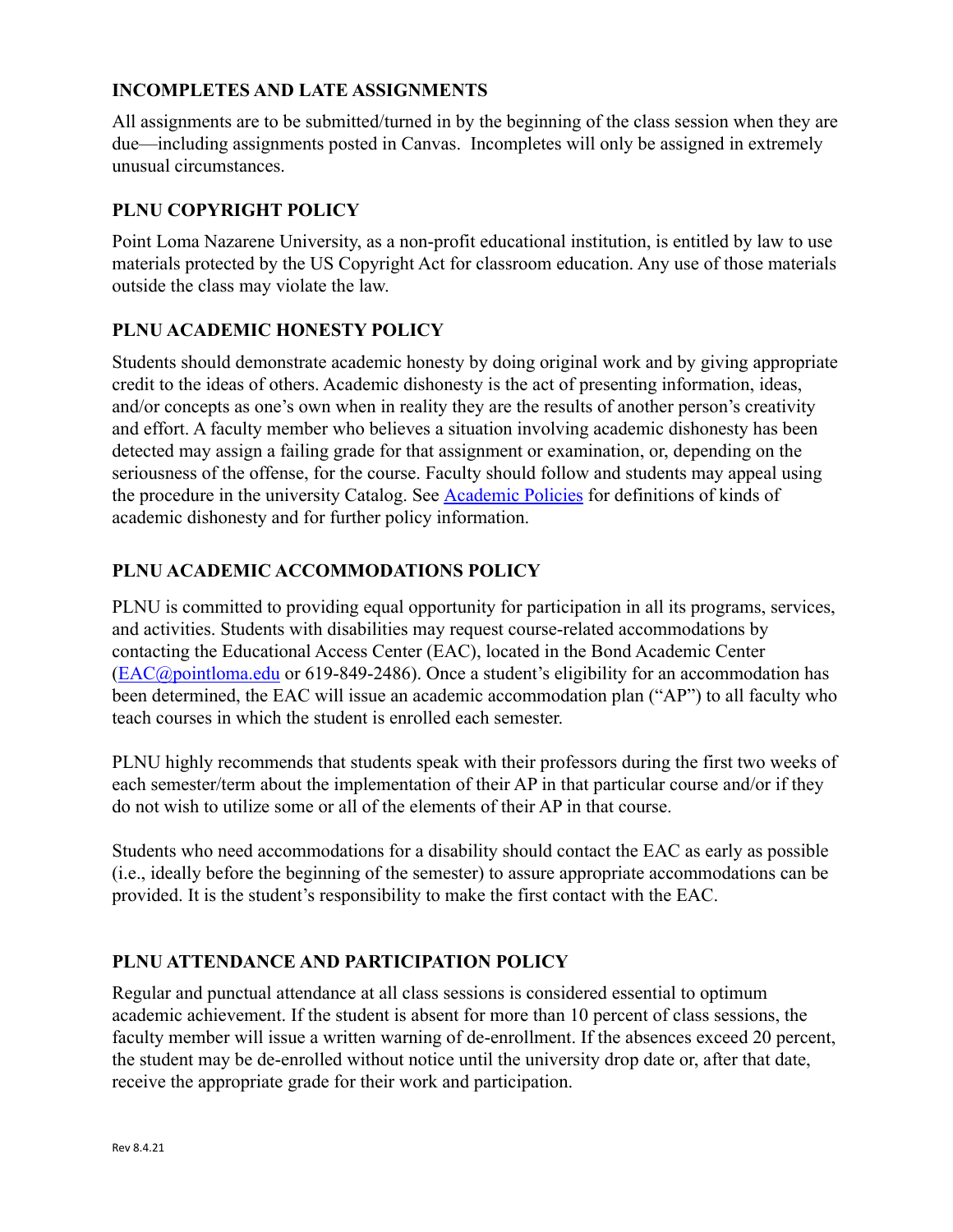### **SPIRITUAL CARE**

Please be aware PLNU strives to be a place where you grow as whole persons. To this end, we provide resources for our students to encounter God and grow in their Christian faith.

If students have questions, a desire to meet with the chaplain or have prayer requests you can contact the Office of Spiritual Development.

### **USE OF TECHNOLOGY**⍟

In order to be successful in the online environment, you'll need to meet the minimum technology and system requirements; please refer to the *Technology [and System Requirements](https://help.pointloma.edu/TDClient/1808/Portal/KB/ArticleDet?ID=108349)* information. Additionally, students are required to have headphone speakers compatible with their computer available to use. If a student is in need of technological resources please contact [student-tech-request@pointloma.edu](mailto:student-tech-request@pointloma.edu).

Problems with technology do not relieve you of the responsibility of participating, turning in your assignments, or completing your class work.

| Date               | Topic/Chapters covered                                  | Assignments                 |
|--------------------|---------------------------------------------------------|-----------------------------|
| Week 1: 8/31/2021  | Welcome!                                                | Read Chapter 1              |
|                    | Overview of class                                       |                             |
| Week 2: 9/6/2021   | <b>NO CLASS</b>                                         | Read Chapters 2-3           |
| Week 3: 9/13/2021  | Models of Abnormality and<br><b>Clinical Assessment</b> | Read Chapter 4              |
| Week 4: 9/20/2021  | *Quiz 1                                                 | Read Chapter 5              |
|                    | <b>Anxiety Related Disorders</b>                        |                             |
| Week 5: 9/27/2021  | Trauma Related Disorders                                | Read Chapters 6 & 7         |
| Week 6: 10/4/2021  | <b>Mood Disorders</b>                                   | * Two Case Studies due      |
| Week 7: 10/11/2021 | <b>MIDTERM</b>                                          | Read Chapter 10             |
| Week 8: 10/18/2021 | <b>Substance Use Disorders</b>                          | Read Chapter 12             |
| Week 9: 10/25/2021 | Schizophrenia Spectrum<br><b>Disorders</b>              | Read Chapter 13             |
| Week 10: 11/1/2021 | <b>Personality Disorders</b>                            | Read Chapters $8, 9, \& 11$ |

# **SCHEDULE AT-A-GLANCE**